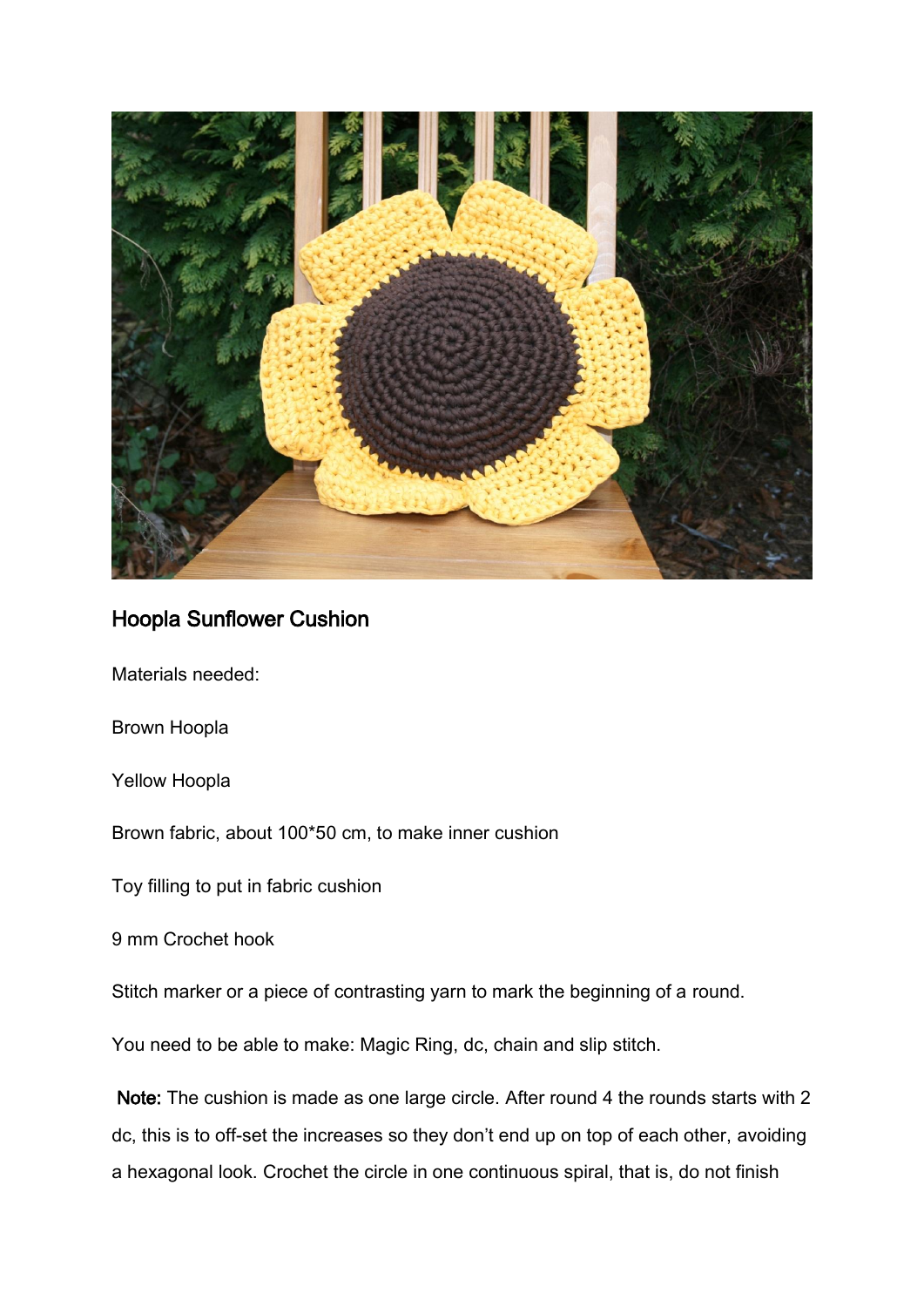every round by a slip stich, just continue crocheting. This way you will not get a visible "seam" on your cushion. 6 petals are then crocheted on to this circle.

Round 1: With brown Hoopla, make magic ring, then ch 1. Make 6 dc in ring, draw up tight, place marker in last stitch.

Round 2: \*2dc in dc\*, rep 6 times (12 dc). Move marker to last stitch (move marker at the end of each round).

Round 3: \*1 dc, 2 dc in dc\*, rep 6 times (18 dc).

Round 4: 2 dc, \*2 dc, 2 dc in dc\*, rep 6 times (24 dc).

Round 5: 2 dc,\* 3 dc, 2 dc in dc\*, rep 6 times (30 dc).

Round 6: 2 dc, \*4 dc, 2 dc in dc\*, rep 6 times (36 dc).

Round 7: 2 dc, \*5 dc, 2 dc in dc\*, rep 6 times (42 dc).

Round 8: 2 dc, \*6 dc, 2 dc in dc\*, rep 6 times (48 dc).

Round 9: 2 dc, \*7 dc, 2 dc in dc\*, rep 6 times (54 dc).

Round 10: 2 dc,\*8 dc, 2 dc in dc\*, rep 6 times (60 dc).

Cut off Brown Hoopla, make 2 slip stitches and fasten off. Attach yellow Hoopla and continue as follow:

Round 11: 2 dc,\* 9 dc, 2 dc in dc\*, rep 6 times (66 dc).

This circle can now be used as a template to make the inner fabric cushion, don't forget to add seam allowance (approximately 5 mm).